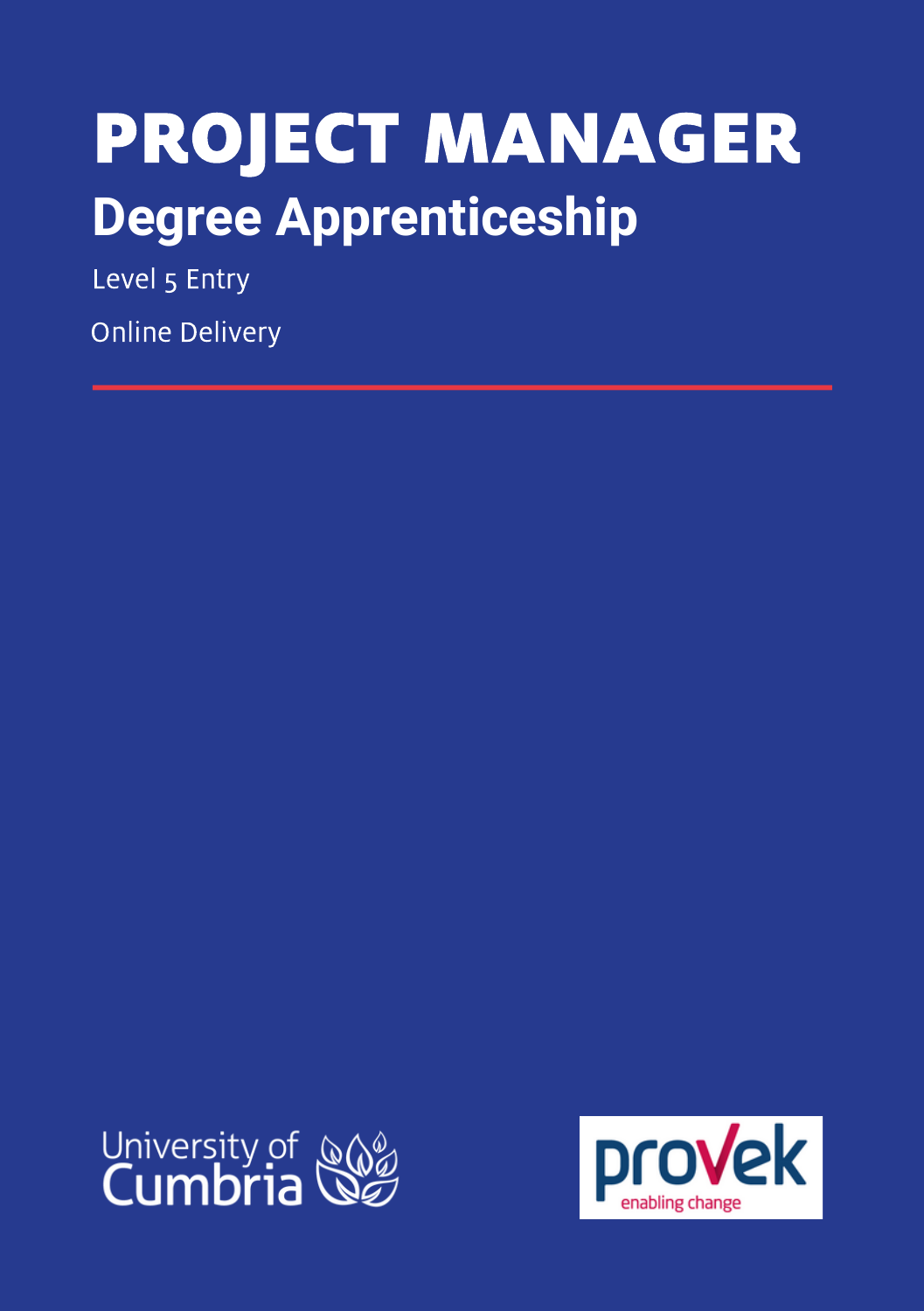

**OVERVIEW** 

BSc (Hons) PROJECT MANAGEMENT

CASE STUDY

PROGRAMME DESIGN

ONLINE LEARNING

ADMISSIONS

EMPLOYER RESPONSIBILITIES

FURTHER INFORMATION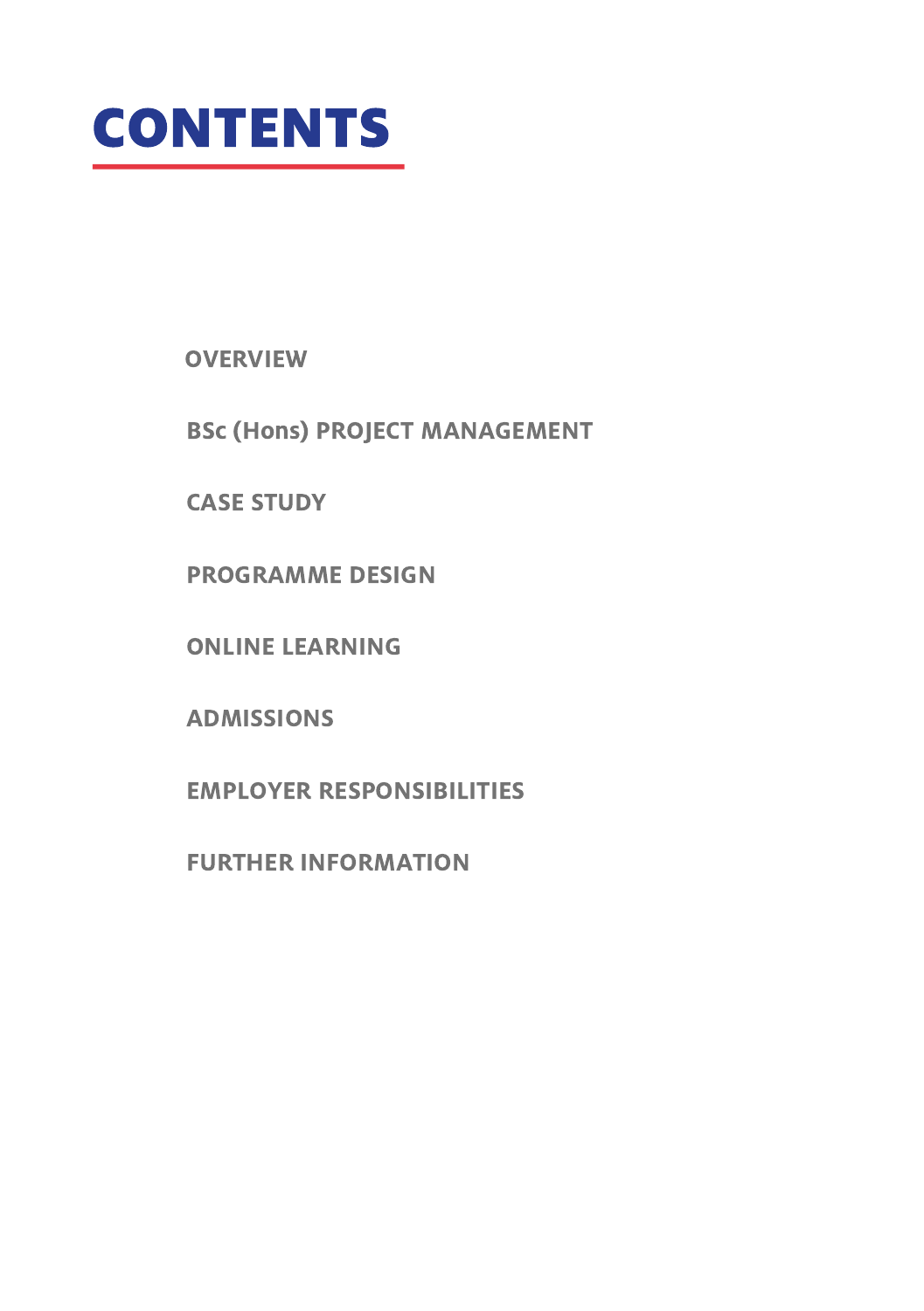

Welcome to this introduction to the University of Cumbria Online Project Manager Degree Apprenticeship.

The University of Cumbria and Provek have worked in partnership to guarantee direct entry to Level 5 of the Project Manager Degree Apprenticeship for applicants who have successfully completed the Level 4 Associate Project Manager Apprenticeship with Provek and meet the University entry requirements. Through this route applicants will be able join directly into Level 5.

The educational components of the programme are designed specifically to be delivered entirely online and will enable learners to complete the Project Manager Degree Apprenticeship. It maps directly onto the knowledge, skills and behaviours identified in this apprenticeship standard and is also designed to cover the entirety of the Association for Project Management's (APM) Body of Knowledge (7th Ed). The Association for Project Management is the only chartered body for this profession with over 30,000 individual members and more than 500 organisations participating.

Learners will be provided with everything they need to know to successfully deliver projects in a range of business sectors and subject areas. Learners who successfully complete the programme will be eligible for membership status of the Association for Project Management.

The course content and structure are informed by contemporary research into project management as a discipline in its own right as well as incorporating advice and guidance from employers and the professional body for project management (the APM). The course teaching team were also closely involved in the development of the Degree Apprenticeship standard and thus understand the journey that learners will take from joining the programme to successfully graduating as a qualified Project Manager.

The programme has been successfully running at our Carlisle and Furness campuses, for Sellafield Ltd, their supply chain, and BAE Submarines respectively, and for Rolls Royce in Derby, since January 2019. Our first National Online cohorts started in September 2020.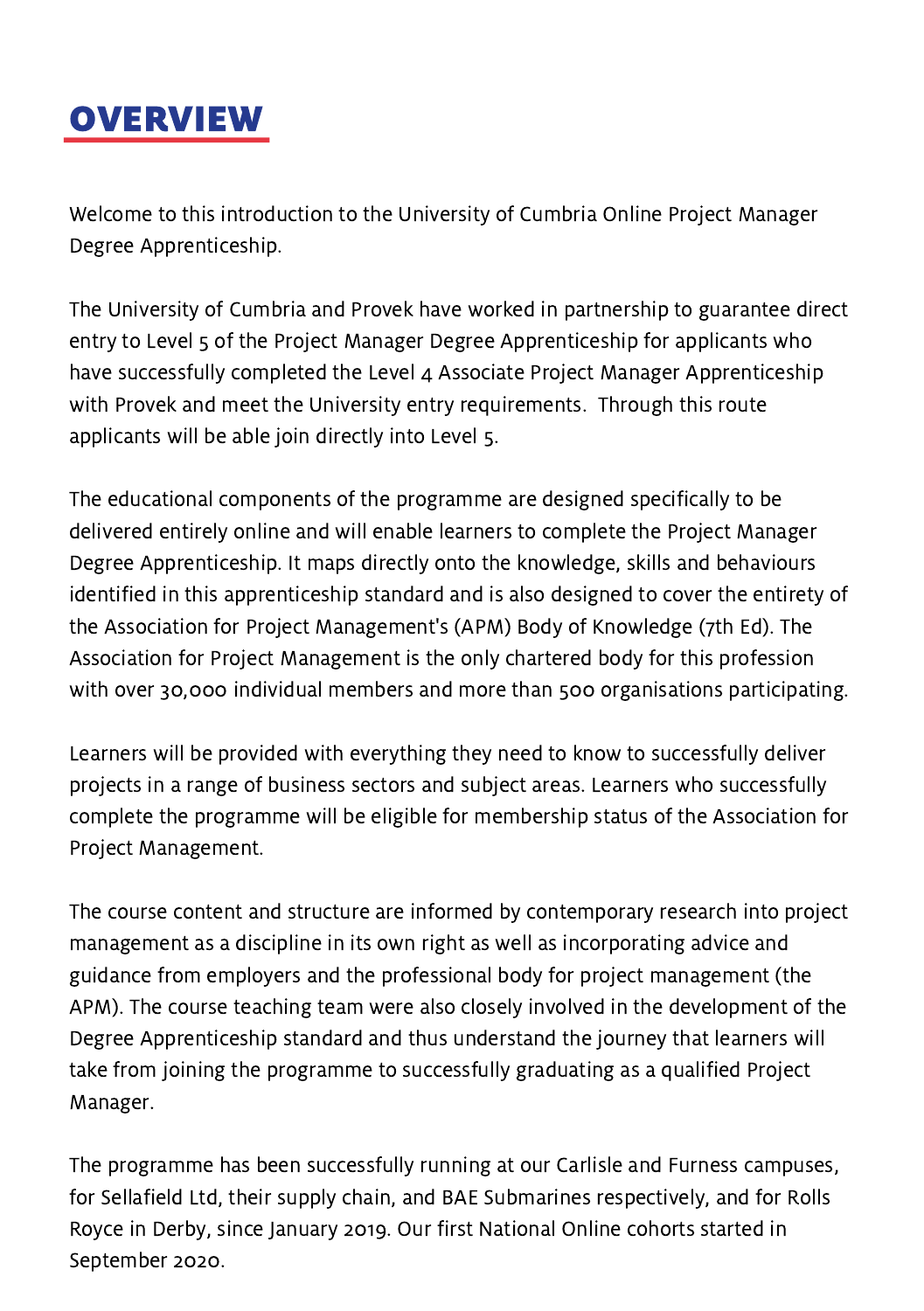# BSc (Hons) PROJECT MANAGEMENT

Our Integrated Degree Apprenticeship allows learners to achieve a BSc (Hons) in Project Management and complete a Higher Level Apprenticeship at the same time, allowing the them to develop the knowledge, skills and behaviours required to be a successful and accredited Project Manager. The programme covers areas such as:

- · Development of robust business cases
- · Governance of projects
- · Project planning and control
- · Stakeholder and communications management
- · Schedule development and management
- · Procurement and contract management
- · Scope identification and management
- · Risk identification and management
- · Quality management
- · Leading and managing teams

We will deliver a sound academic programme which will give apprentices, of all abilities and backgrounds, the opportunity to attain a degree level education. We'll provide learners with the theoretical knowledge and understanding of project management. This will help them develop as critical, reflective thinkers and lifelong learners with the ability to recognise the value and place of both and their role in applying principles to practice.

Apprentices will be encouraged to see the links between theory and practice in the workplace, and develop knowledge, skills and behaviours progressively in line with the Project Manager Degree Apprenticeship Standard.

Please see https://www.cumbria.ac.uk/study/courses/apprenticeships/project management/ for further details on our programme, including a downloadable copy of the detailed Programme Specification.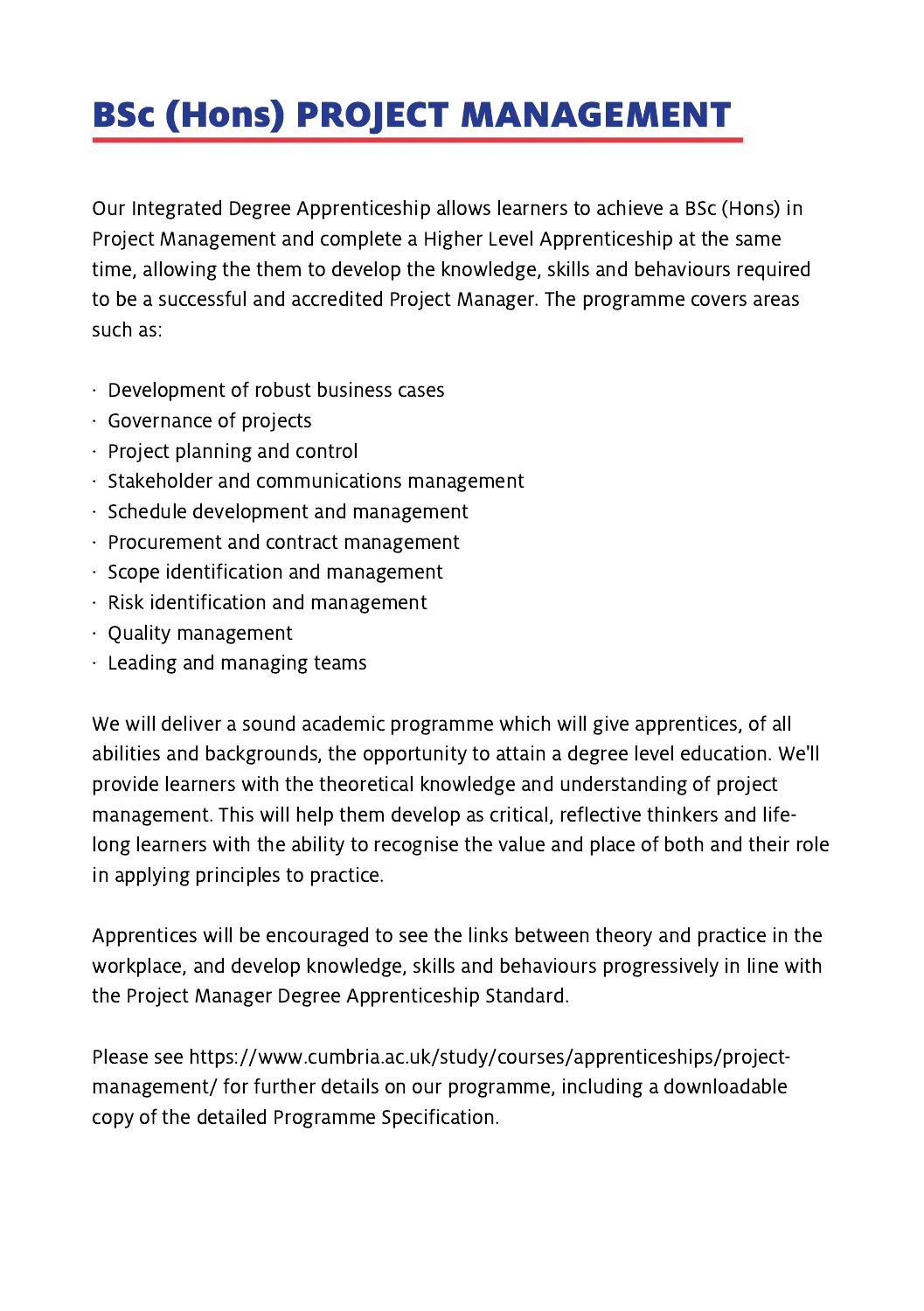## CASE STUDY

Katie Powell, Project Manager Degree Apprentice

### How long have you been studying at the University of Cumbria?

I have been studying at the University of Cumbria since September 2018 as part of my degree apprenticeship. My degree and apprenticeship qualification takes  $\Delta$ years to complete. During my qualification, I learn the academic theory from the university and at the same time, I gain practical work experience with Sellafield Ltd.

### How do you feel about your learning experience so far at the University of Cumbria?

I think studying with the university has definitely benefitted me. I always hoped to study towards a degree but the traditional university route didn't really appeal to me.

Personally, I learn much better when I can understand theory and apply it in the work place – so an apprenticeship was perfect for my learning style. I was able to work whilst studying and apply my knowledge in a real project environment.

The course is really well structured and clearly aligned to the Association for Project Management approach and Body of Knowledge – which is the key to project management theory.

### Any final thoughts or guidance for anyone thinking about studying here at the University of Cumbria?

I would recommend studying with the University of Cumbria to anyone – the tutors are incredibly supportive and the project management qualification is a great mix of theory and practical experience.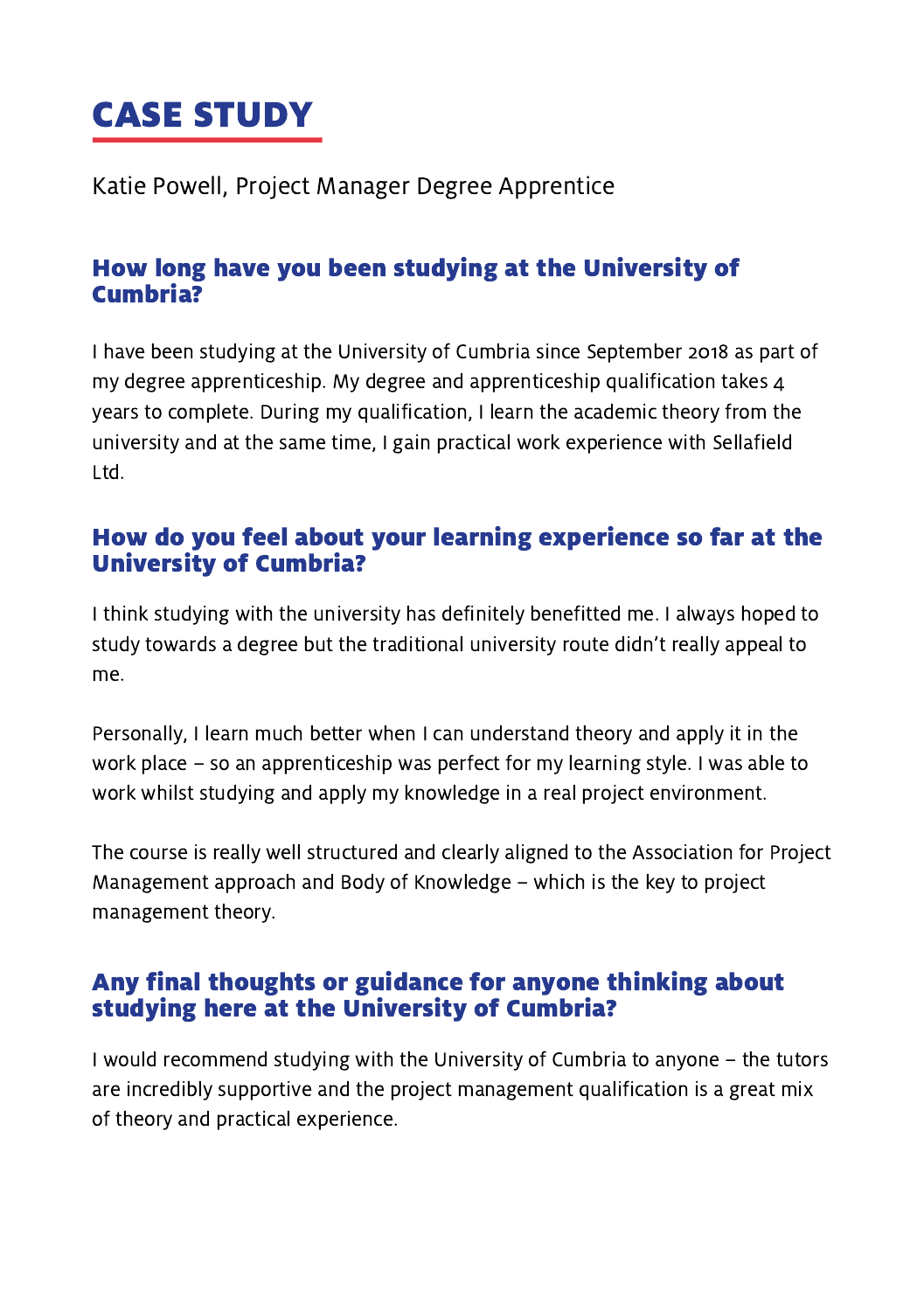### PROGRAMME DESIGN

Our programme is designed to enable completion of the apprenticeship within the typical duration of 30-36 months approved for the Standard. Arrangements for part-time apprentices to take the course over a longer time can be planned on an individual basis.

#### MODULE TITLE AIMS OF MODULE TIME AIMS OF MODULE THE SECOND AIM OF MODULE THAT ARE AN OUTLINE AIM OF MODULE THAT A STRUCK AND THE STRUCK AIM OF THE STRUCK AIM OF THE STRUCK AIM OF THE STRUCK AIM OF THE STRUCK AIM OF THE STR Level 5

| Project Performance Management           | Develop appreciation of the tools and techniques<br>of performance management with a specific<br>focus on project management, the measurement<br>of its performance and ways this can be<br>improved. |
|------------------------------------------|-------------------------------------------------------------------------------------------------------------------------------------------------------------------------------------------------------|
| Project Management Professionalism       | Develop appreciation of project management as<br>a profession, and of a professional body of<br>knowledge and practice; explore the concepts of<br>governance and corporate social responsibility.    |
| Project Management Methodologies         | Develop understanding of a range of project<br>management methodologies.                                                                                                                              |
| <b>Ensuring Project Quality</b>          | Explore and discuss the concept of quality,<br>quality processes and what these mean in the<br>context of projects and project management.                                                            |
| Professional Development II (40 credits) | Develop and reflect upon achievement of<br>identified knowledge, skills and behaviours<br>against a defined standard.                                                                                 |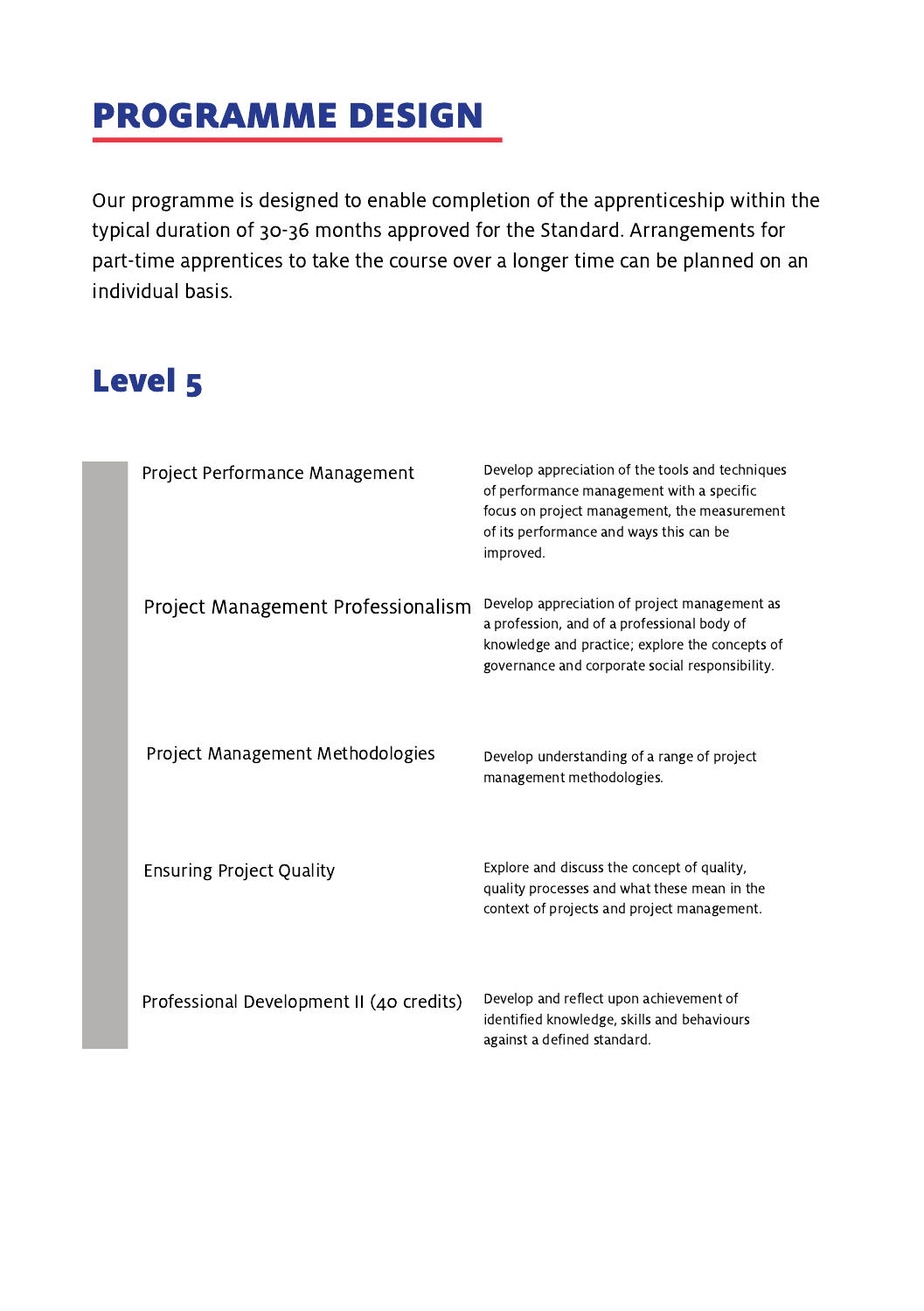# PROGRAMME DESIGN

### Level 6

| Programme and Portfolio Management                                         | Develop ability to critically evaluate<br>organisational approaches to the formation,<br>management and control of programmes and<br>portfolios and their relationship and<br>interdependencies with projects.       |
|----------------------------------------------------------------------------|----------------------------------------------------------------------------------------------------------------------------------------------------------------------------------------------------------------------|
| Project Leadership                                                         | Develop ability to identify, evaluate and apply<br>leadership styles taking into account aspects<br>such as teams, project<br>complexity, roles, organisational structure and<br>internal and external stakeholders. |
| Governance, Change and Risk Management                                     | Develop ability to critically evaluate project<br>governance processes e.g. as used to develop<br>standard project management practice, manage<br>changes to scope and identify and manage risk.                     |
| Management and Control of Projects                                         | Develop understanding of methods for<br>managing activities and measuring and reporting<br>progress.                                                                                                                 |
| Project Manager Degree Apprenticeship<br>End Point Assessment (40 credits) | Complete the end-point assessment for the<br>Project Manager Degree Apprenticeship<br>standard.                                                                                                                      |

All modules listed must be taken. All modules are worth 20 credits unless stated otherwise.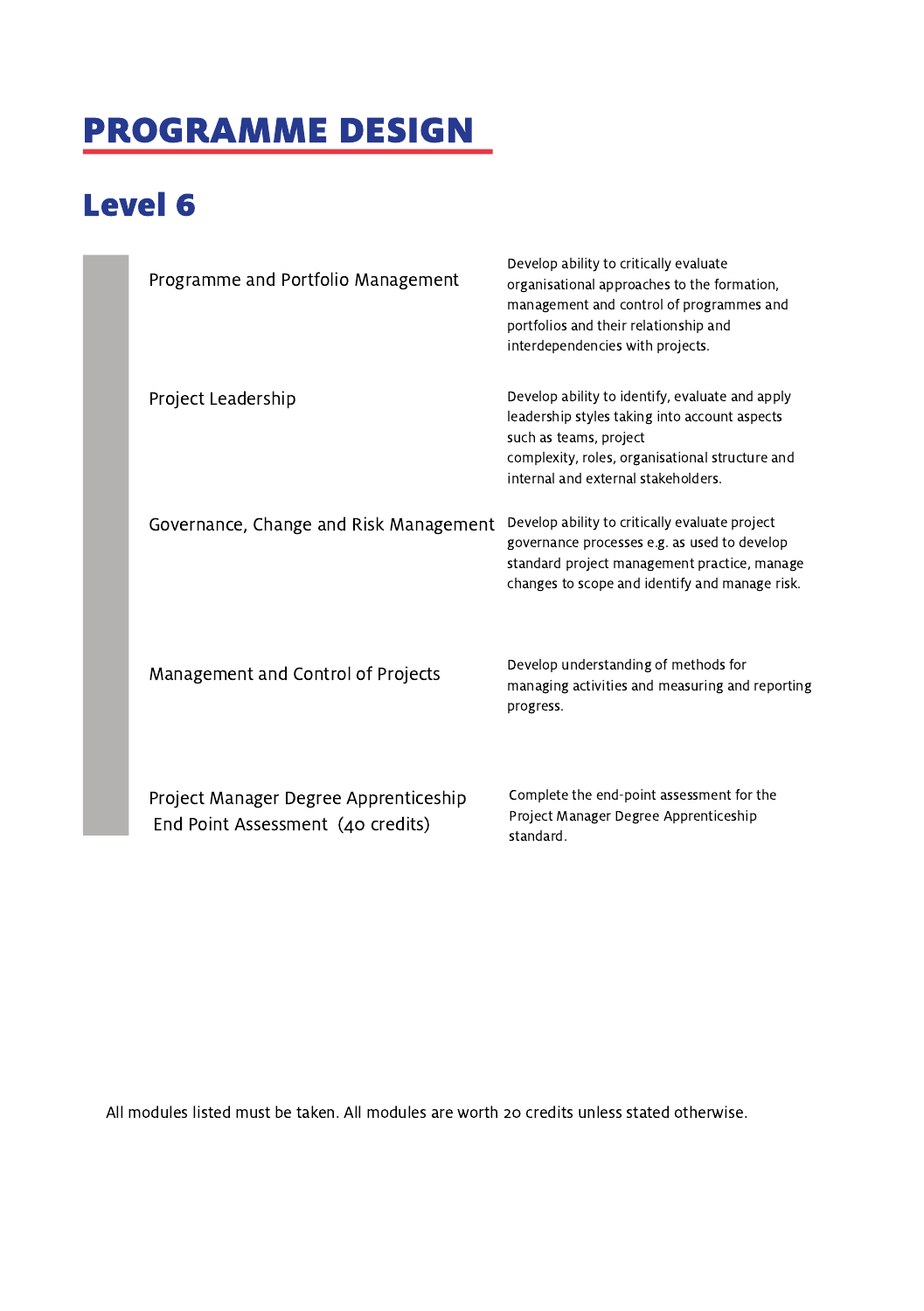# ONLINE LEARNING

Online learning at the University of Cumbria is an interactive experience that makes use of a range of technologies and media types to provide a rich learning environment.

The course will be delivered on a fixed day each week (similar to day-release provision) during which apprentices will engage with tutors and the other learners on the course. As far as possible we aim to replicate the physical classroom experience but with the advantage of being in any location. Apprentices can study anywhere with reliable access to the Internet and will benefit from sharing learning with others who are on a similar journey.

A typical day would begin with a tutor led introduction where learners will be told what is planned for the day. Following this apprentices will be directed into a range of learning activities depending upon the subject they are studying that day, typical activities include:

- Directed reading followed by Q&A sessions or formative tests
- Group discussions, sometimes with an expectation that learners will present back to the wider group
- Individual skills development sessions
- Using library resources (journals, e-books) for subject specific research and learning
- Preparation for assessments
- Viewing pre-prepared 'lectures' or slide-based content
- Using bespoke e-learning materials

Developing generic study skills to enable progress through the course and develop as a learner. Each day will include additional organised sessions with tutors, often around lunchtime to either report back on the morning's activities or to introduce the afternoon's activities and then usually a final Q&A session at the end of the day.

Each year of study will involve a series of modules that focus on particular aspects of Project Management. Each module is typically taught on its own (approximately 6 weeks), to enable study to be focussed on a single subject and one set of assessments. At level 5 there will also be a year-long Portfolio building module that sits alongside the main subjects.

The University of Cumbria makes extensive use of Blackboard Collaborate that will enable and enrich the learning experience.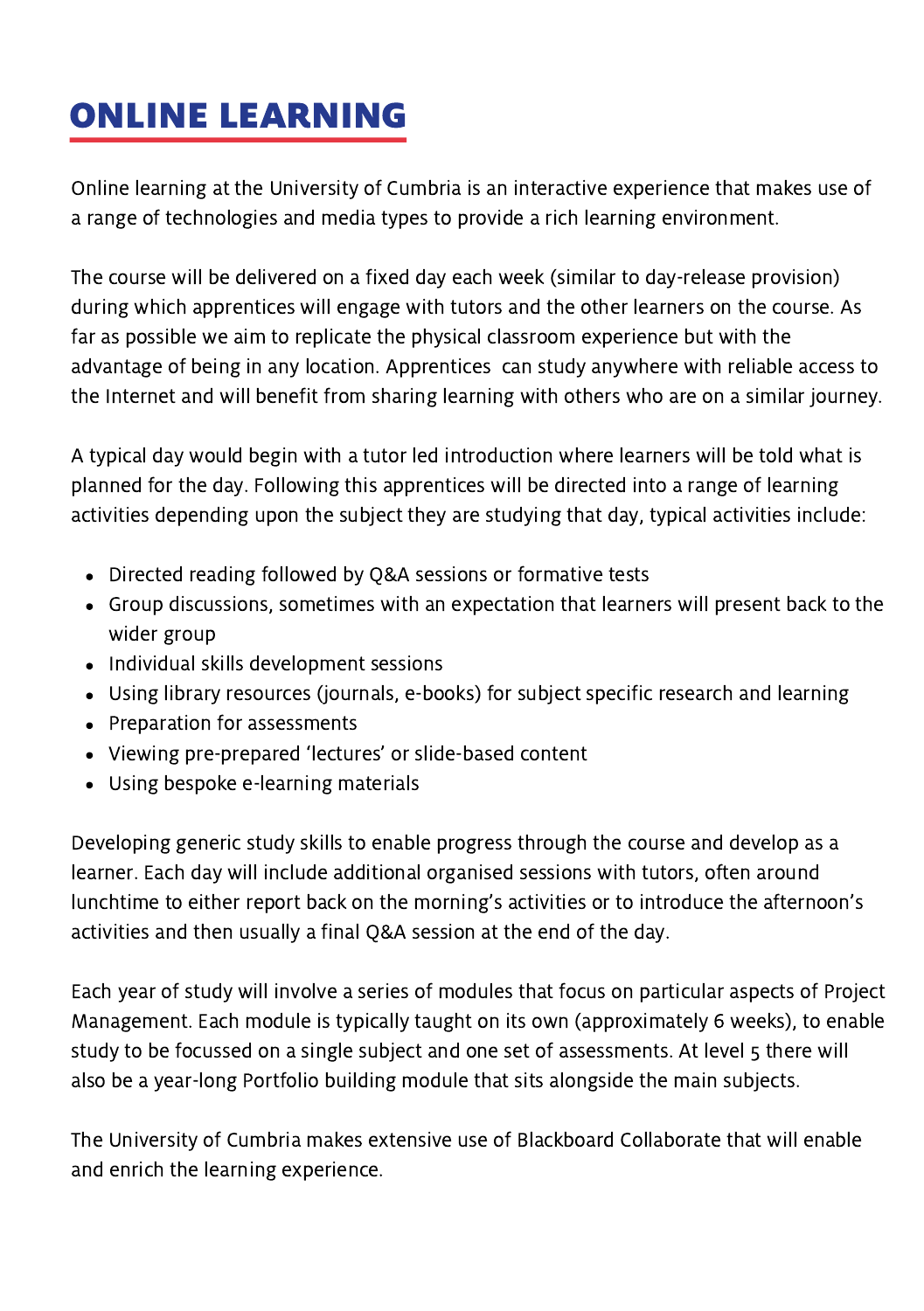### ADMISSIONS

This programme has been designed to enable direct entry into Level 5 of the Project Manager Degree Apprenticeship, for candidates that have successfully completed a Level 4 Associate Project Manager Apprenticeship with Provek. In addition, candidates must meet the University's normal requirements for entry to the academic programme and should have 96 UCAS points plus Maths and English at GCSE  $C/A$  or above.

More information about UCAS tariff points can be found at https://www.ucas.com/undergraduate/what-and-where-study/entryrequirements/ucas-tariff-points. Individual employers will set the selection criteria for their apprenticeships.

Most candidates will have A levels (or equivalent) or existing relevant Level 3 qualifications, and English, Maths and ICT at Level 2. Other relevant qualifications or prior experience may also be considered as an alternative.

As part of admission processes, prospective apprentices complete an Individual Learning Needs Assessment (ILNA), rating themselves against the requirements of the standard to ensure that their programme is tailored to their learning needs. For example, some learners may have already completed their APM Project Management Qualification (or equivalent) and need not attend this part of the course.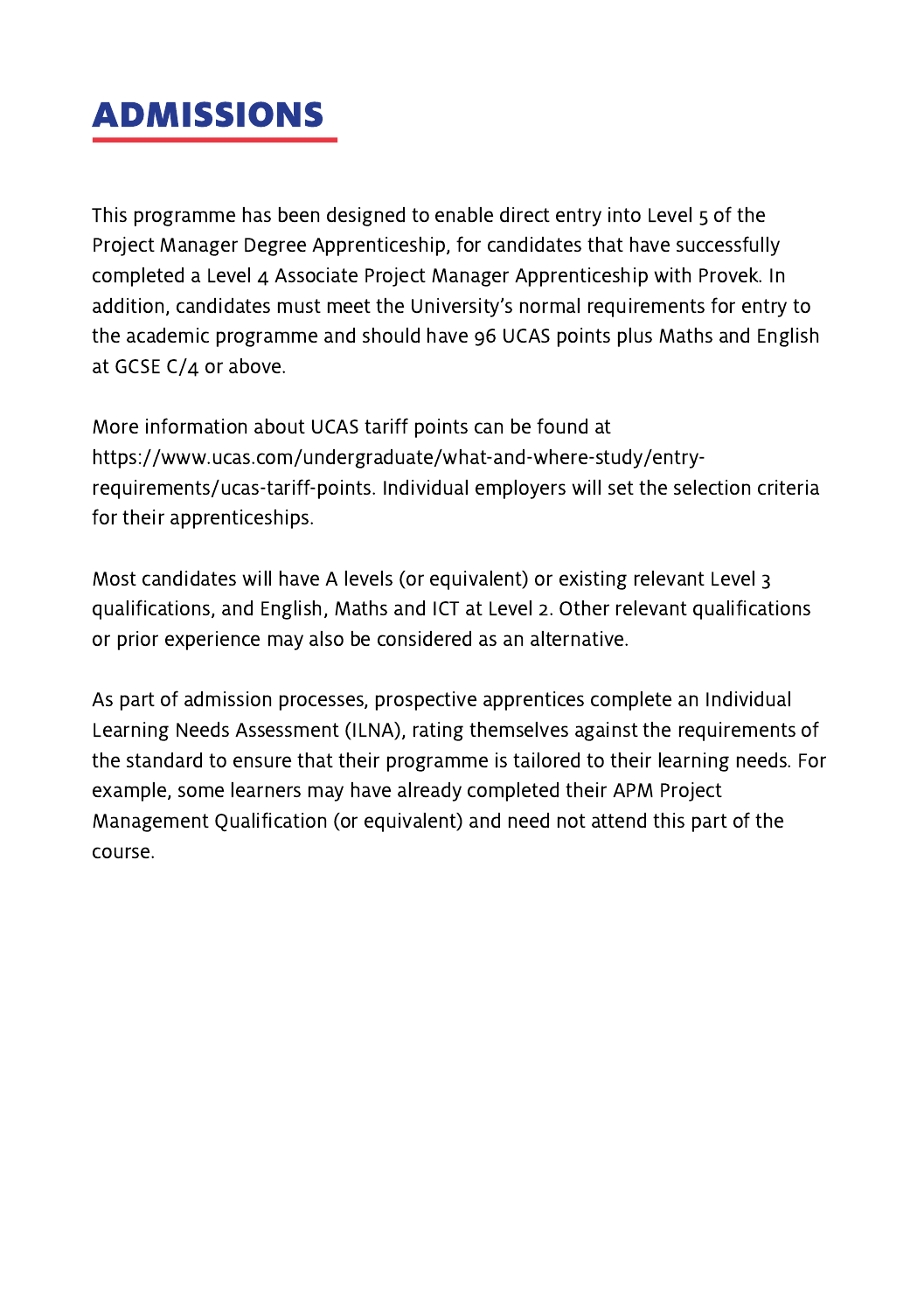### EMPLOYER RESPONSIBILITIES

The employer is responsible for providing the apprentice with the opportunity to develop the knowledge, skills and behaviours (KSBs) from the standard in the workplace. The taught content provides most of the knowledge, together with opportunities for discussion with tutors and the basis of portfolio building.

However, it is the workplace learning that provides the opportunity to build and evidence the knowledge, skills and behaviours. Consequently, the employer must ensure that the apprentice has sufficient off the job time in the workplace for this – at least half of the 20% off the job learning will take place in the workplace – as well as placement opportunities to allow the learner to develop and evidence the KSBs across all areas of the standard.

The apprentice will need to have an appointed mentor in the workplace who guides them in development of the knowledge, skills and behaviours, ensures they have the opportunity to progress, and who will participate in the quarterly review meetings with the apprentice and our apprentice tutor. The employer is responsible for the Gateway assessment, determining whether the apprentice is ready to progress to End Point Assessment.